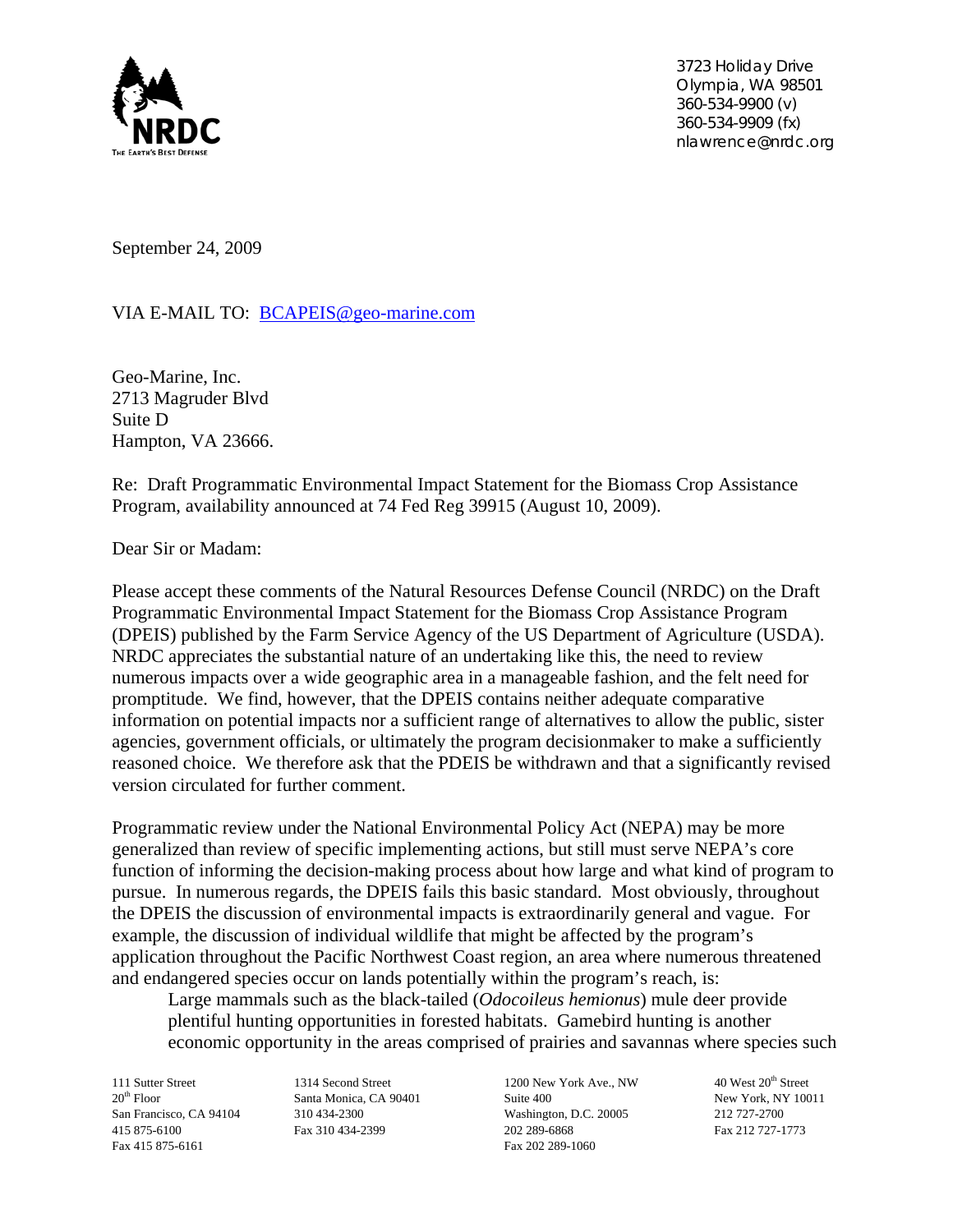as the California quail (*Callipepla californica*) and ringneck pheasant (*Phasianus colchicus*) reside. DPEIS, p. 3-11.

The DPEIS must have, but lacks, summary information about the species involved and the kinds and magnitudes of affects that best available science indicates are possible from implementation of the studied alternatives. Similarly, it must provide useful summary information about other resources, including water, soil, and air.

Instead, the DPEIS tends to ignores or downplay impacts, without investigating them or the asserted basis for non-concern. For instance, it states without elaboration that "[a]s stated in the discussion of the direct effects of Action Alternative 1 on the fish are not expected to reduce their population densities or richness at the regional scale from the conversion of croplands and areas of marginal habitat quality into BCAP." *Id.,* p. 4-68. Scientific reviews are cited, if at all, haphazardly and without integration into a useable effects analysis, as with this isolated note: "[o]f interest is a study by Sample et al. (1998) in Wisconsin, in which they observed that for 25 grassland bird species of concern, both species richness and density were noticeably higher in harvested areas of switchgrass versus unharvested areas." *Id.*, p. 4-53.

In several central regards, the DPEIS omits or dismisses classes of potentially negative impact based on obviously faulty or unsubstantiated assumptions. For example, repeatedly it presumes that land put into biomass rotation will have previously been cultivated cropland. *See, e.g., id.*, p. 4-51 ("[a] principal assumption of the analysis is that because the action areas are cropland prior to conversion to a biofuel crop … the net result is positive …."). In fact, the land utilized for new biomass production could be fallow or come from conservation status, including Conservation Reserve and/or Wetlands Reserve Programs. Nor is it justified to presume that biomass culture will all be switchgrass instead of some more harmful alternative. Similarly, the assumption is both unexamined and unjustified that compliance with a Conservation Plan designed by the Natural Resources Conservation Service will eliminate environmental concerns.

Wholly assumed away in this fashion are potential impacts to forestlands, where biomass utilization could lead to more intensive forest management, the effects of which are essentially completely ignored in the DPEIS. In addition to adverse consequences for the biota and soil and aquatic systems, thinning forests for biomass may result in net emissions of carbon dioxide for at least 100 years. *See* Mitchell, R.M., M.E. Harmon, and K.E.B. O'Connell, 2009, *Forest fuel reduction alters fire severity and long-term carbon storage in three Pacific Northwest ecosystems*, Ecological Applications, 19(3): 643-655).

Similarly assumed away are the highly relevant carbon emissions of energy production based on biofuels. Wood-to-electricity facilities, for instance, immediately turn sequestered carbon into atmospheric carbon, only some of which is recaptured – and only over time. The average loss of sequestered carbon will make at least some biomass utilization a net emitter of carbon dioxide over relevant time horizons and beyond. The DPEIS simply acts as though these impacts will not occur.

Nor does the DPEIS provide any serious analysis of displaced demand for crops. Throughout, it presumes that land will go out of crop production to allow for biomass culture, usually equated with growing switchgrass. By now, however, it is well-established that demand for crops is not